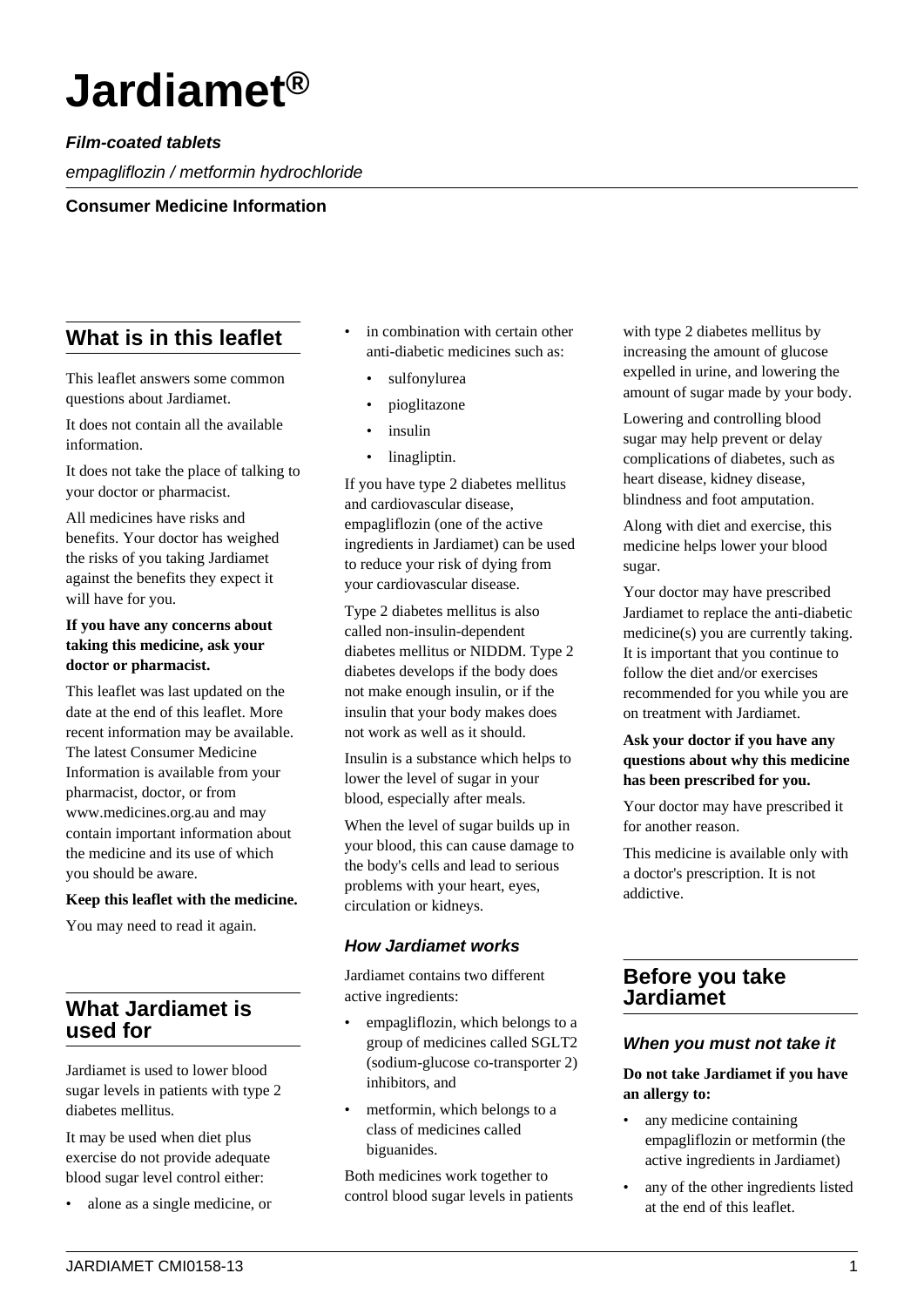Some of the symptoms of an allergic reaction may include:

- shortness of breath
- wheezing or difficulty breathing
- swelling of the face, lips, tongue or other parts of the body
- rash, itching or hives on the skin.

#### **Do not take Jardiamet if you:**

- have any type of metabolic acidosis such as lactic acidosis, diabetic ketoacidosis (a symptom of uncontrolled diabetes, in which substances called ketone bodies build up in the blood - you may notice this as an unusual fruity odour on your breath, difficulty breathing, confusion and frequent urination)
- have had a diabetic pre-coma
- have problems with your kidneys
- have problems with your liver
- have a severe infection
- are dehydrated
- are treated for acute heart failure or have recently had a heart attack
- have severe problems with your circulation (such as shock)
- have severe breathing difficulties
- have blood clots in the lungs (symptoms include coughing, shortness of breath, chest pain and a fast heart rate)
- have significant blood loss
- have gangrene
- have inflammation of the pancreas (pancreatitis), symptoms include severe upper stomach pain, often with nausea and vomiting
- drink excessive alcohol (all the time or "binge" drinking).

# **Talk to your doctor about when to stop taking Jardiamet and when to start taking it again if you:**

are going to have an X-ray where you will be injected with an iodinated contrast (dye)

are planning to have surgery (including where the use of insulin is essential).

# **Do not take this medicine if you are pregnant or intending to become pregnant.**

It may affect your developing baby if you take it during pregnancy.

## **Do not breastfeed if you are taking this medicine.**

Metformin, one of the active ingredients in Jardiamet passes into human breast milk and could affect your baby. It is not known whether the active ingredient, empagliflozin passes into human breast milk.

#### **Do not give this medicine to a child under the age of 18 years.**

Safety and effectiveness in children younger than 18 years has not been established.

## **Do not take this medicine after the expiry date printed on the pack or if the packaging is torn or shows signs of tampering.**

If it has expired or is damaged, return it to your pharmacist for disposal.

**If you are not sure whether you should start taking this medicine, talk to your doctor.**

# **Before you start to take it**

**Discard any other medicines containing metformin or empagliflozin that your doctor might have prescribed to you in the past and that you may still have in your possession.**

Jardiamet contains empagliflozin and metformin. If you have more than one metformin-containing medicine in your possession you may accidentally take too much (overdose). Accidentally taking too much metformin can cause a very serious side effect called lactic acidosis.

#### **ACCIDENTAL METFORMIN OVERDOSING IS A SIGNIFICANT SAFETY RISK.**

**Ask your doctor or pharmacist if you are unsure if you have any**

# **other medicines containing metformin.**

Metformin is sold under many different brand names in Australia.

Your doctor or pharmacist will know which other medicines also contain metformin.

**Tell your doctor if you have allergies to any other medicines, foods, preservatives or dyes.**

# **Tell your doctor if you have type 1 diabetes, a condition where your body does not produce insulin.**

Jardiamet should not be used to treat type 1 diabetes.

## **Tell your doctor if you are sick, have diarrhoea or fever, or if you are not able to eat or drink.**

These conditions can cause dehydration. Your doctor may ask you to stop taking Jardiamet until you recover to prevent loss of too much body fluid.

#### **Tell your doctor if you have a serious infection of the kidney or the urinary tract with fever.**

Your doctor may ask you to stop taking Jardiamet until you have recovered.

## **Tell your doctor if you have heart problems, history of low blood pressure, or are 75 years of age or older.**

Increased passing of urine due to the medicine may affect fluid balance in your body and increase your risk of dehydration.

#### **Tell your doctor if you are 85 years of age or older.**

You should not start taking Jardiamet if you are over 85 years of age.

**If you have not told your doctor about any of the above, tell him/ her before you start taking Jardiamet.**

# **Taking other medicines**

**Tell your doctor or pharmacist if you are taking any other medicines, including any that you get without a prescription from**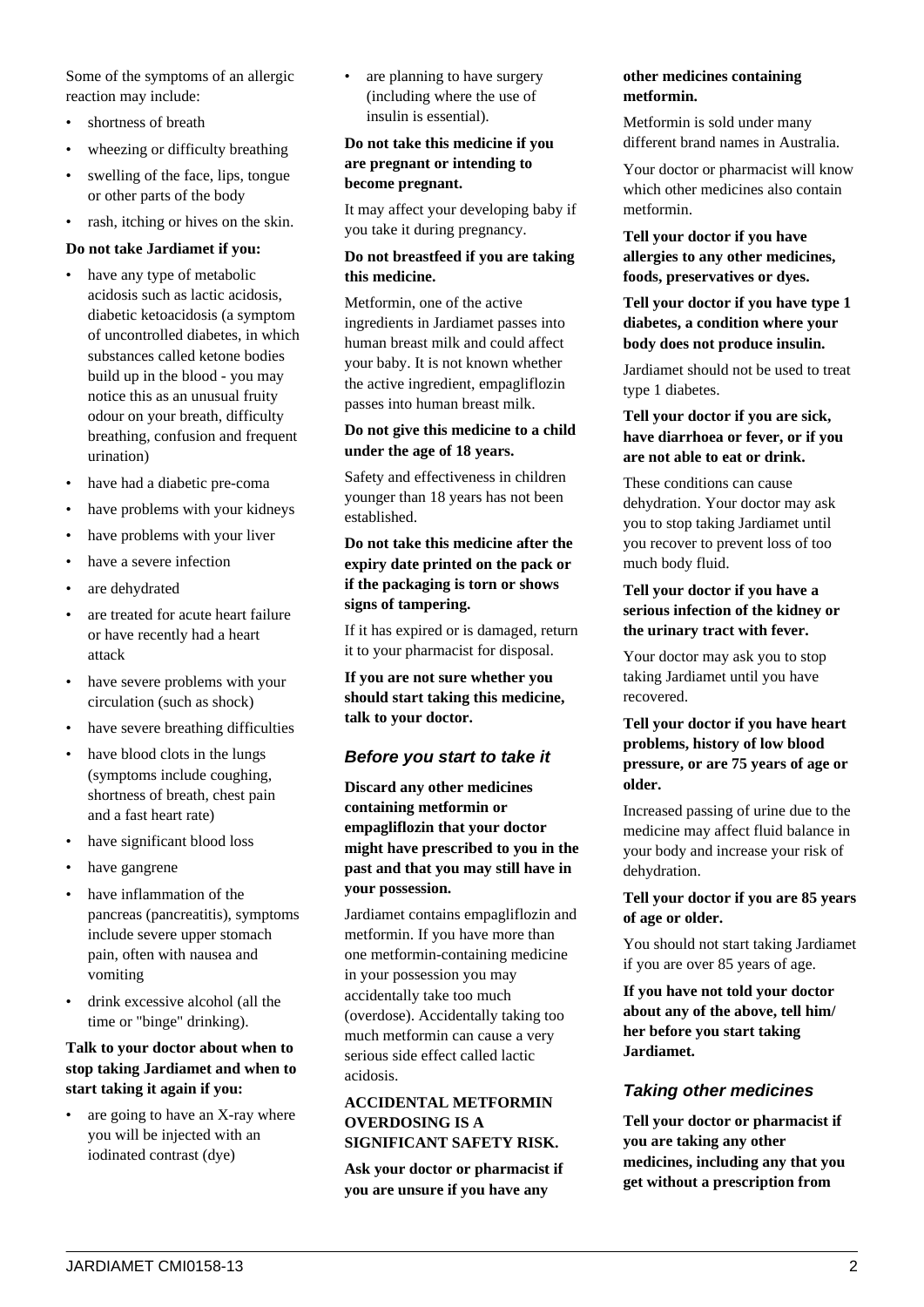#### **your pharmacy, supermarket or health food shop.**

Some medicines and Jardiamet may interfere with each other. These include:

- an antibiotic medicine used to treat certain infections such as tuberculosis (rifampicin)
- a medicine used to treat reflux and ulcers (cimetidine)
- medicines used to treat diseases that involve inflammation, like asthma and arthritis (corticosteroids)
- specific medicines for the treatment of high blood pressure (ACE inhibitors, angiotensin II receptor antagonists, calcium channel blockers, beta blockers)
- medicines used to prevent blood clots, such as warfarin
- medicines which increase urine production (diuretics)
- some medicines used to treat asthma (salbutamol or terbutaline)
- medicines used to relieve pain, swelling and other symptoms of inflammation (NSAIDs (nonsteroidal anti-inflammatory drugs) such as aspirin, diclofenac, ibuprofen, meloxicam, naproxen or piroxicam, and selective COX II inhibitors such as celecoxib, parecoxib, etoricoxib)
- iodinated contrast agents (which you may receive while having an X-ray)
- alcohol-containing medicines
- a medicine used in people with multiple sclerosis, and in young children to treat some types of seizures (fits) (tetracosactrin)
- a medicine used to treat endometriosis (danazol)
- a medicine used to treat schizophrenia and other mental illnesses (chlorpromazine)
- medicines used in the treatment of HIV and chronic hepatitis C infections (dolutegravir, daclatasvir)
- medicines used in the treatment of certain cancers (crizotinib, olaparib, vandetanib)
- medicines used to control fits (seizures), chronic pain or glaucoma (topiramate, zonisamide, acetazolamide, dichlorphenamide).

These medicines may be affected by Jardiamet or may affect how well it works. You may need different amounts of your medicines, or you may need to take different medicines.

Your doctor, pharmacist or diabetes educator can tell you what to do if you are taking any of these medicines. They also have more information on medicines to be careful with or avoid while taking this medicine.

# **How to take Jardiamet**

**Follow all directions given to you by your doctor or pharmacist carefully.**

They may differ from the information contained in this leaflet.

**If you do not understand the instructions on the box, ask your doctor or pharmacist for help.**

# **How much to take**

Your doctor will tell you how many Jardiamet tablets to take and how often you should take them.

The usual dose is one Jardiamet tablet twice daily.

**Take Jardiamet exactly as your doctor or pharmacist has told you.**

# **How to take it**

**Swallow the tablets whole with a full glass of water during or after meals.**

This will lessen the chance of a stomach upset.

# **When to take it**

**Take your medicine at about the same time each day.**

Taking it at the same time each day will have the best effect. It will also help you remember when to take it.

# **How long to take it**

**It is important that you take Jardiamet every day.**

**Continue taking your medicine for as long as your doctor tells you.**

This medicine helps to control your condition, but does not cure it. It is important to keep taking your medicine even if you feel well.

# **If you forget to take it**

**If it is almost time for your next dose, skip the dose you missed and take your next dose when you are meant to.**

**Otherwise, take it as soon as you remember, and then go back to taking your medicine as you would normally.**

**Do not take a double dose to make up for the dose that you missed.**

This may increase the chance of you getting an unwanted side effect.

**If you are not sure what to do, ask your doctor or pharmacist.**

**If you have trouble remembering to take your medicine, ask your pharmacist for some hints.**

# **If you take too much (overdose)**

**Immediately telephone your doctor or the Poisons Information Centre (telephone 13 11 26) for advice, or go to Emergency at the nearest hospital, if you think that you or anyone else may have taken too much Jardiamet. Do this even if there are no signs of discomfort or poisoning.**

You may need urgent medical attention.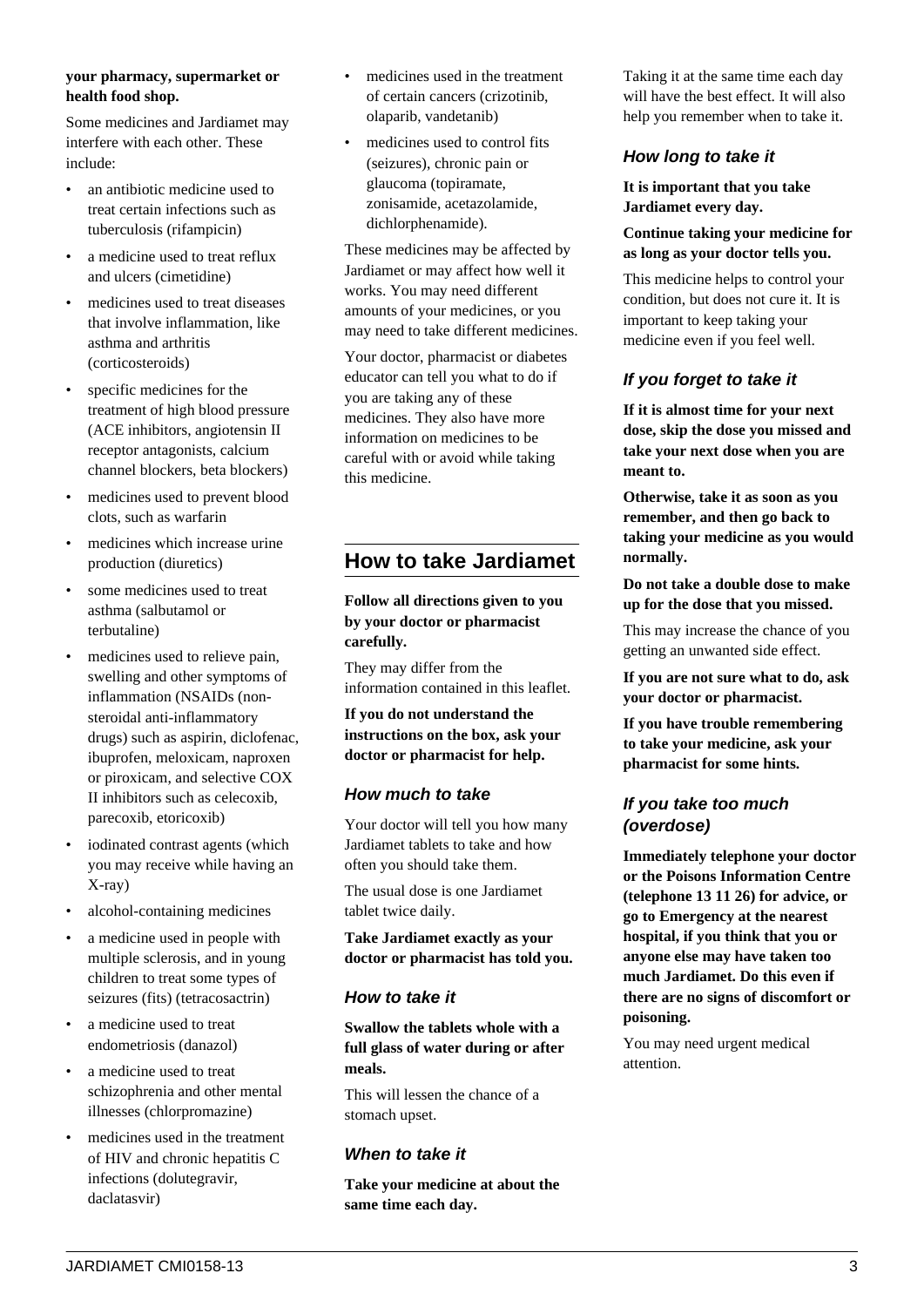# **While you are taking Jardiamet**

# **Things you must do**

**If you are about to be started on any new medicine, remind your doctor and pharmacist that you are taking Jardiamet.**

**Tell any other doctors, dentists, and pharmacists who treat you that you are taking this medicine.**

**Talk to your doctor about when to stop taking Jardiamet and when to start taking it again if you are about to have surgery or an examination such as an X-ray or scan requiring an injection of iodinated contrast (dye).**

**If you are intending to become pregnant or are pregnant talk to your doctor about alternative medications to control your blood glucose level. It is important your blood glucose levels are as close to normal as possible at this time.**

**If you are about to have any blood tests, tell your doctor that you are taking this medicine.**

It may interfere with the results of some tests.

#### **Keep all of your doctor's appointments so that your progress can be checked.**

Your doctor may want to perform blood tests to check your kidneys and vitamin B12 levels while you are taking Jardiamet.

#### **Follow your doctor's and/or dietician's advice on diet, drinking alcohol and exercise.**

Diet and exercise can help your body use its blood sugar better. It is important to stay on the diet and exercise program recommended by your doctor while taking Jardiamet.

#### **Make sure you check your blood glucose regularly.**

This is the best way to tell if your diabetes is being controlled properly. Your doctor or diabetes educator will show you how and when to do this.

**Check your feet regularly and see your doctor if you notice any problems. Follow any other advice regarding foot care given by your doctor.**

**Tell your doctor if you become ill or dehydrated, or experience stress, injury, fever, infection, or need surgery.**

Your blood glucose may become difficult to control at these times. You may also be at greater risk of developing a serious condition called lactic acidosis or diabetic ketoacidosis. During these times, your doctor may temporarily replace Jardiamet with insulin.

**Make sure that you, your friends, family and work colleagues can recognise the symptoms of hypoglycaemia and hyperglycaemia and know how to treat them.**

#### **HYPOGLYCAEMIA**

Jardiamet does not normally cause hypoglycaemia, although you may experience it if you take certain other medicines.

Signs of hypoglycaemia may include:

- weakness, trembling or shaking
- sweating
- light-headedness, dizziness, headache or lack of concentration
- irritability, tearfulness or crying
- hunger
- numbness around the lips and tongue.

If not treated quickly, these symptoms may progress to:

- loss of co-ordination
- slurred speech
- confusion
- fits or loss of consciousness.

#### **At the first signs of hypoglycaemia, you need to raise your blood glucose quickly.**

You can do this by taking one of the following:

- 5-7 jelly beans
- 3 teaspoons of sugar or honey
- half a can of non-diet soft drink
- 2-3 concentrated glucose tablets.

**Unless you are within 10 to 15 minutes of your next meal or snack, follow up with extra carbohydrates such as plain biscuits, fruit or milk.**

Taking this extra carbohydrate will prevent a second drop in your blood glucose level.

#### **HYPERGLYCAEMIA**

**If you notice the return of any signs of hyperglycaemia, contact your doctor immediately. The risk of hyperglycaemia is increased in the following situations:**

- uncontrolled diabetes
- illness, infection or stress
- taking less Jardiamet than prescribed
- taking certain other medicines
- too little exercise
- eating more carbohydrates than normal.

## **Things you must not do**

**Do not take Jardiamet to treat any other complaints unless your doctor tells you to.**

**Do not give your medicine to anyone else, even if they have the same condition as you.**

**Do not stop taking your medicine or lower the dosage without checking with your doctor.**

# **Things to be careful of**

**Be careful driving or operating machinery until you know how Jardiamet affects you.**

When taken with other anti-diabetic medicines, such as sulfonylurea or insulin, your risk of getting low blood sugar is higher.

This may cause dizziness, lightheadedness, tiredness, drowsiness in some people. Low blood glucose levels may also slow your reaction time and affect your ability to drive or operate machinery.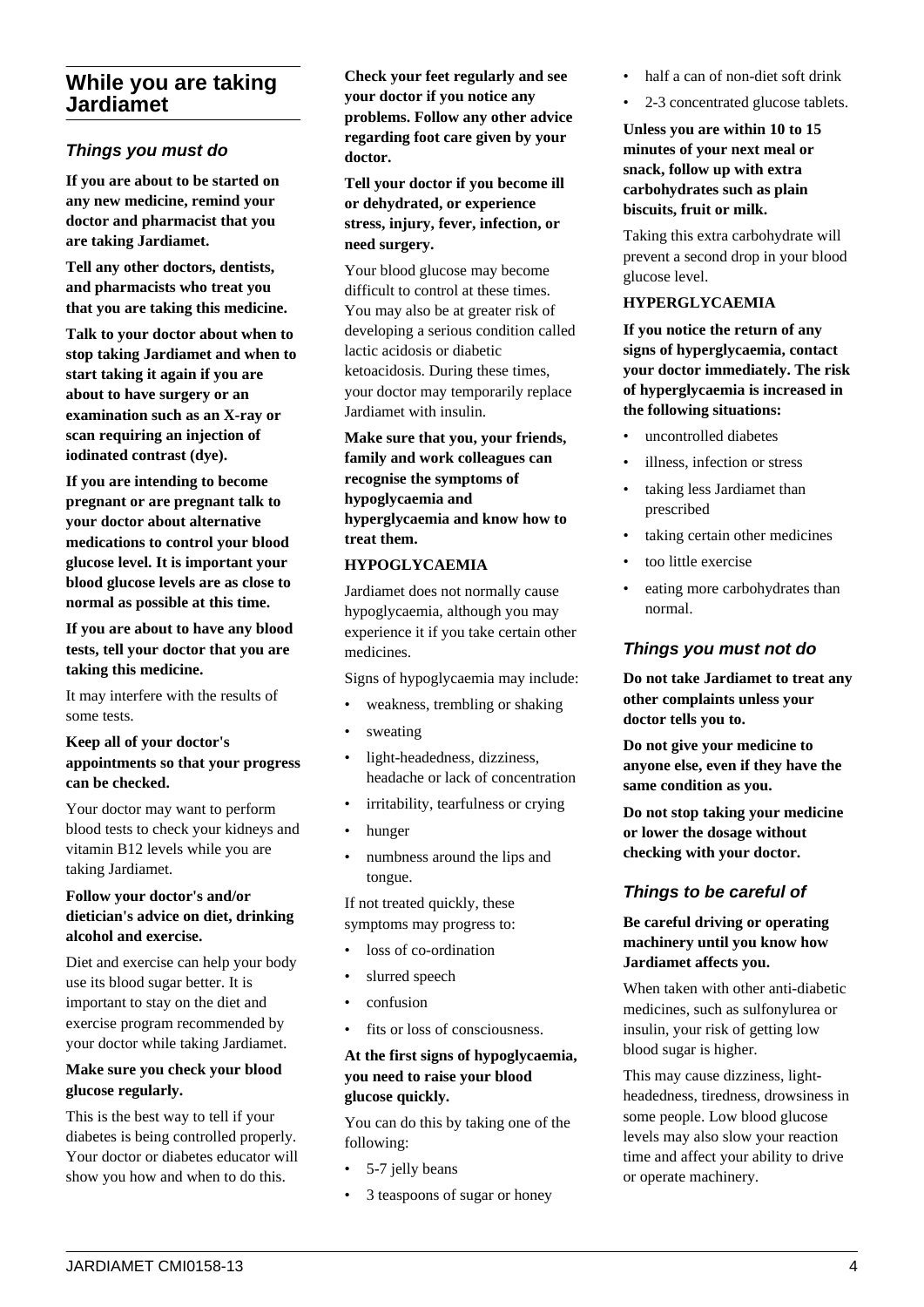If you have any of these symptoms, do not drive, operate machinery or do anything else that could be dangerous.

# **Be careful when doing any of the following things, which may increase the risk of your blood glucose becoming too low:**

- drinking alcohol
- not eating enough
- doing unexpected or vigorous exercise.

# **Side effects**

## **Tell your doctor or pharmacist as soon as possible if you do not feel well while you are taking Jardiamet.**

This medicine helps most people with type 2 diabetes mellitus, but it may have unwanted side effects in a few people.

All medicines can have side effects. Sometimes they are serious, most of the time they are not. You may need medical attention if you get some of the side effects.

**Do not be alarmed by the following lists of side effects. You may not experience any of them.**

**Ask your doctor or pharmacist to answer any questions you may have.**

**If you take Jardiamet, you may be at a greater risk of genital infections and urinary tract infections.**

# **Tell your doctor or pharmacist if you notice any of the following and they worry you:**

- genital burning, redness, pain and discharge which may be signs of a genital yeast infection
- passing more urine than normal
- itching
- loss in appetite
- loss of taste
- thirst
- diarrhoea or stomach ache
- feeling sick (nausea), vomiting
- constipation.

The above list includes the more common side effects of your medicine. They are usually mild and short-lived.

#### **Tell your doctor as soon as possible if you notice any of the following:**

- burning sensation when passing urine
- urine that appears cloudy
- pain in the pelvis, or mid-back pain
- straining or pain when passing urine
- unusual thirst
- light-headedness, or dizziness upon standing
- fainting or loss of consciousness.

The above list includes serious side effects that may require medical attention. Serious side effects are rare.

#### **Tell your doctor immediately if you notice any of the symptoms of low blood sugar such as:**

- sweating
- weakness
- hunger
- dizziness
- trembling
- headache
- flushing or paleness
- numbness
- a fast pounding heartbeat.

Low blood sugar may occur in patients who already take another medication to treat diabetes, such as a sulfonylurea or insulin. The dose of your sulfonylurea or insulin medicine may need to be reduced while taking Jardiamet.

**Tell your doctor immediately if you experience pain or tenderness, itching, swelling in the genital or back passage area, fever or are generally feeling unwell.**

These may be symptoms of a serious and life-threatening infection called

Fournier's gangrene. Your doctor may tell you to stop taking Jardiamet.

**Tell your doctor immediately if you experience swelling of the penis that makes it difficult to pull back the skin around the tip of the penis (uncircumcised men).**

**Tell your doctor immediately or go to Emergency if you notice any of the following:**

- sudden onset of hives, itching or skin rash
- swelling of the face, lips or tongue which may lead to difficulty swallowing or breathing.

## **Tell your doctor immediately or go to Emergency if you notice any of the symptoms of diabetic ketoacidosis such as:**

- rapid weight loss
- feeling sick or being sick
- stomach pain
- excessive thirst
- fast and deep breathing
- confusion
- unusual sleepiness or tiredness
- a sweet smell to your breath, a sweet or metallic taste in your mouth or a different odour to your urine or sweat.

In rare cases, empagliflozin, one of the active substances in Jardiamet can cause a serious side effect called diabetic ketoacidosis.

## **Stop taking Jardiamet if you get any of the following symptoms of lactic acidosis and go to Emergency immediately:**

- feeling cold (especially in your arms and legs)
- feeling very weak, tired
- feeling light-headed, dizzy
- severe nausea or vomiting
- feeling uncomfortable
- muscle pain
- drowsiness
- abdominal pain
- unexplained weight loss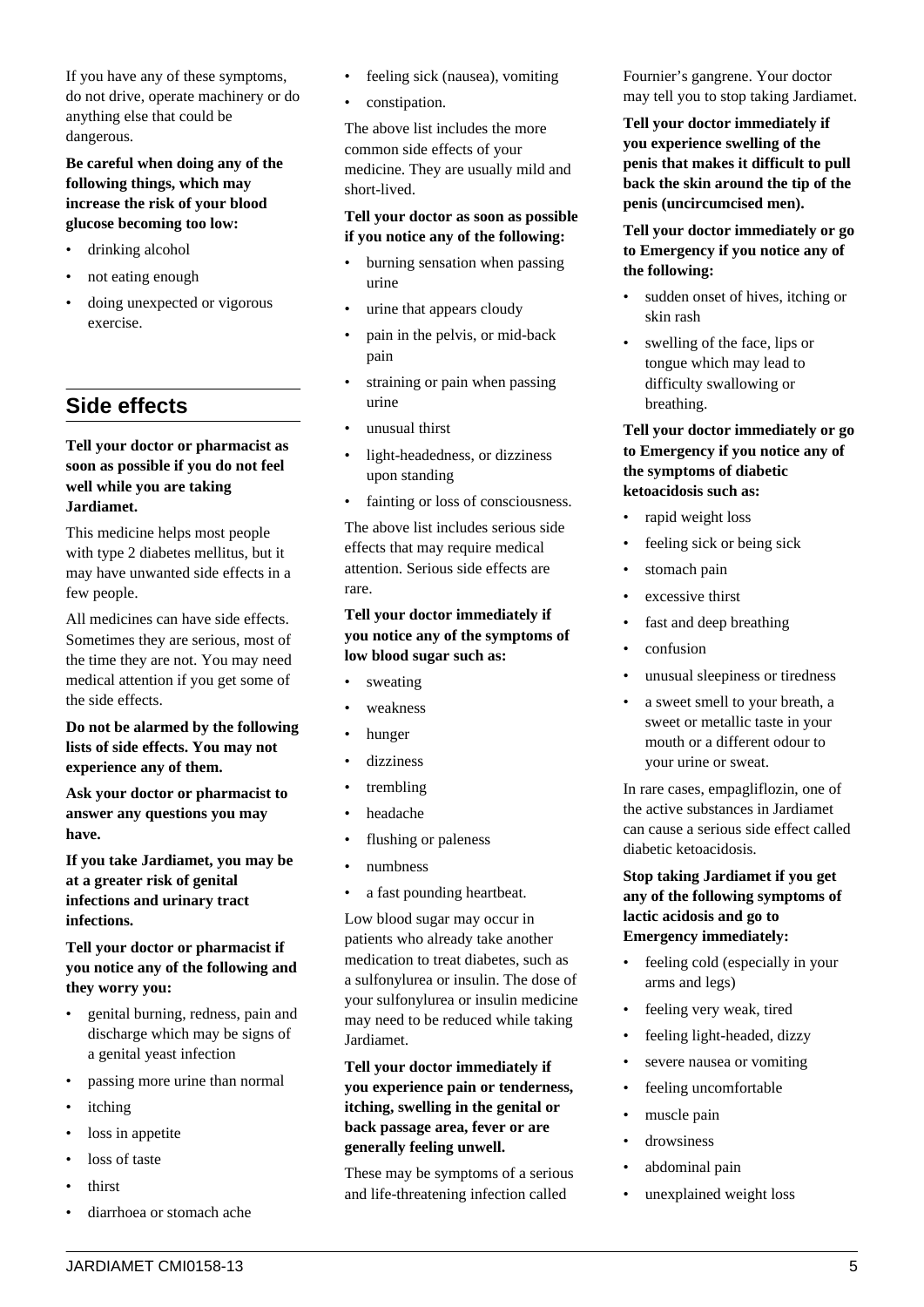- irregular heartbeat
- rapid or difficult breathing.

In rare cases, metformin, one of the active substances in Jardiamet can cause a serious side effect called lactic acidosis.

This is a medical emergency that can cause death. It is caused by build-up of lactic acid in your blood.

The above list includes very serious side effects. You may need urgent medical attention or hospitalisation. These side effects are very rare.

## **Tell your doctor or pharmacist if you notice anything that is making you feel unwell.**

Other side effects not listed above may also occur in some people.

Some of these side effects can only be found when your doctor does tests from time to time to check your progress.

# **After using Jardiamet**

# **Storage**

**Keep your tablets in the pack until it is time to take them.**

If you take the tablets out of the pack they may not keep well.

**Keep your tablets in a cool dry place where the temperature stays below 30°C.**

**Do not store Jardiamet or any other medicine in the bathroom or near a sink. Do not leave it on a window sill or in the car.**

Heat and dampness can destroy some medicines.

**Keep it where children cannot reach it.**

A locked cupboard at least one-anda-half metres above the ground is a good place to store medicines.

# **Disposal**

**If your doctor tells you to stop taking this medicine or the expiry date has passed, ask your**

**pharmacist what to do with any medicine that is left over.**

# **Product description**

# **What it looks like**

- Jardiamet 5 mg/500 mg tablets are orange yellow, oval, biconvex film-coated tablets. One side is debossed with the Boehringer Ingelheim company symbol and "S5" the other side is debossed with "500".
- Jardiamet 5 mg/850 mg tablets are yellowish white, oval, biconvex film-coated tablets. One side is debossed with Boehringer Ingelheim company symbol and "S5", the other side is debossed with "850".\*
- Jardiamet 5 mg/1000 mg tablets are brownish yellow, oval, biconvex film-coated tablets. One side is debossed with Boehringer Ingelheim company symbol and "S5", the other side is debossed with "1000".
- Jardiamet 12.5 mg/500 mg tablets pale brownish purple, oval, biconvex film-coated tablets. One side is debossed with Boehringer Ingelheim company symbol and "S12", the other side is debossed with "500".
- Jardiamet 12.5 mg/850 mg tablets are pinkish white, oval, biconvex film-coated tablets. One side is debossed with Boehringer Ingelheim company symbol and "S12", the other side is debossed with "850".\*
- Jardiamet 12.5 mg/1000 mg tablets are dark brownish purple, oval, biconvex film-coated tablets. One side is debossed with Boehringer Ingelheim company symbol and "S12", the other side is debossed with "1000".

Jardiamet is available in blister packs containing 14 (sample) and 60 tablets.

\* Not distributed in Australia.

# **Ingredients**

Each Jardiamet 5 mg/500 mg tablet contains 5 mg empagliflozin and 500 mg metformin hydrochloride.

Each Jardiamet 5 mg/850 mg tablet contains 5 mg empagliflozin and 850 mg metformin hydrochloride.

Each Jardiamet 5 mg/1000 mg tablet contains 5 mg empagliflozin and 1000 mg metformin hydrochloride.

Each Jardiamet 12.5 mg/500 mg tablet contains 12.5 mg empagliflozin and 500 mg metformin hydrochloride.

Each Jardiamet 12.5 mg/850 mg tablet contains 12.5 mg empagliflozin and 850 mg metformin hydrochloride.

Each Jardiamet 12.5 mg/1000 mg tablet contains 12.5 mg empagliflozin and 1000 mg metformin hydrochloride.

Inactive ingredients:

- copovidone
- maize starch
- colloidal anhydrous silica
- magnesium stearate.

Tablet coating:

- hypromellose
- titanium dioxide
- macrogol 400
- purified talc
- iron oxide yellow (5 mg/500 mg, 5 mg/850 mg, 5 mg/1000 mg tablets)
- iron oxide black (12.5 mg/500 mg, 12.5 mg/850 mg, 12.5 mg/ 1000 mg tablets)
- iron oxide red  $(12.5 \text{ mg}/500 \text{ mg})$ , 12.5 mg/850 mg, 12.5 mg/1000 mg tablets).

This medicine does not contain lactose, sucrose, gluten, tartrazine or any other azo dyes.

# **Supplier**

Jardiamet is supplied in Australia by: Boehringer Ingelheim Pty Limited ABN 52 000 452 308